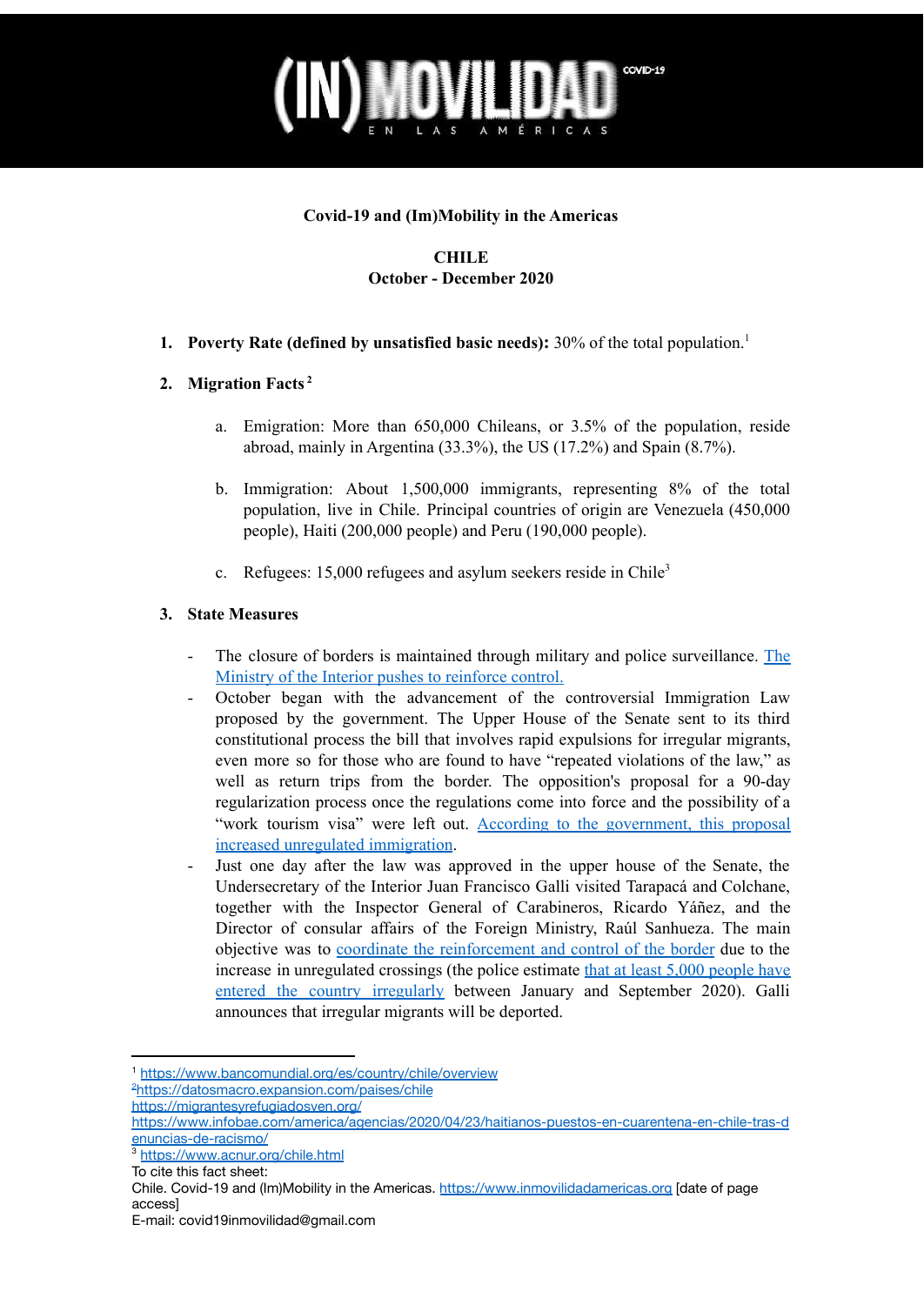- Days later (in the second week of October), the [Chamber](https://www.elmostrador.cl/noticias/pais/2020/10/08/ley-de-migraciones-camara-rechaza-10-de-los-cambios-del-senado-y-envia-el-proyecto-a-comision-mixta/) of Deputies rejected ten of the Senate [amendments](https://www.elmostrador.cl/noticias/pais/2020/10/08/ley-de-migraciones-camara-rechaza-10-de-los-cambios-del-senado-y-envia-el-proyecto-a-comision-mixta/), among which the following stand out: the impossibility of returning or deporting people whose life and integrity are in danger in their country of origin; ineligibility of people with convictions or legal proceedings in Chile or other countries; inadmissibility of foreigners who make statements, perform acts, or carry out elements that constitute indications that they are preparing to commit a crime or offense; temporary residence permits instead of permanent ones for victims of trafficking and trafficking or gender-based violence; expiration of temporary residence as grounds for expulsion; among others.
- By the end of October, the authorities of the Tamarugal province, Tarapacá region, were working to open a [quarantine](https://www.biobiochile.cl/noticias/nacional/region-de-tarapaca/2020/10/31/dura-situacion-migratoria-en-norte-de-chile-autoridades-trabajan-para-abrir-residencia-sanitaria.shtml?fbclid=IwAR3WDIE3R6QuIB236uUueqHONRwG0li7ynYmd--zj35R_Wty_SrDcaPZ2vU) facility in Huara, due to the complex migratory situation that area is going through.
- The [Councilors](https://edicioncero.cl/2020/11/concejales-de-huara-se-oponen-a-que-estadio-comunal-sea-usado-como-albergue-destinado-a-migrantes/) of Huara are opposed to the communal stadium being used as a shelter for [migrants.](https://edicioncero.cl/2020/11/concejales-de-huara-se-oponen-a-que-estadio-comunal-sea-usado-como-albergue-destinado-a-migrantes/) Meanwhile, The Governor of Tamarugal insists that this space can be used while the migrants are transferred to appropriate quarantine facilities.
- By the end of November and after being sent to a mixed commission in October after a series of differences between the Chamber and the Senate, the [immigration](https://www.biobiochile.cl/noticias/nacional/chile/2020/11/30/reforma-migratoria-sale-de-comision-mixta-con-apoyo-parcial-a-regularizar-migrantes-indocumentados.shtml) reform completed its fourth [constitutional](https://www.biobiochile.cl/noticias/nacional/chile/2020/11/30/reforma-migratoria-sale-de-comision-mixta-con-apoyo-parcial-a-regularizar-migrantes-indocumentados.shtml) process. The ten questioned amendments will be voted one by one so as not to reject the entire report. Among the agreements reached, the legislators approved the creation of a visa to help women victims of trafficking and the elimination of the documentation that Eunacom requested from foreign doctors after five years of working in public institutions.
- On December 3, the Senate [approved](https://www.cooperativa.cl/noticias/pais/poblacion/inmigrantes/tras-compleja-y-larga-tramitacion-congreso-despacho-ley-de-migraciones/2020-12-03/174758.html) with 38 votes in favor and two against, the report of the mixed commission of the new [Immigration](https://www.cooperativa.cl/noticias/pais/poblacion/inmigrantes/tras-compleja-y-larga-tramitacion-congreso-despacho-ley-de-migraciones/2020-12-03/174758.html) Law. It creates a National Migration Service, and it allows the regularization of migrants who have entered the country regularly before the pandemic (before March 18, 2020) and who do not have a criminal record, the others must leave the country within a period of 6 months.
- Deputies from the Frente Amplio (left) requested a [constitutionality](https://radio.uchile.cl/2020/12/28/udi-contraataca-en-el-tc-diputados-buscan-revertir-impugnaciones-a-ley-de-migraciones/) review of 14 articles of the new immigration law before the Constitutional Court, thus delaying its entry into force. Given this, the Independent Democratic Union (right), advised by the Jaime Guzmán Foundation, presented a similar requirement to reverse the challenges of the Frente Amplio.
- State authorities, through the media, have repeatedly insisted in the last quarter of 2020 that there has been an increase in irregular migration, along with COVID-19 infections and [criminality.](https://www.t13.cl/noticia/nacional/pdi-narcotrafico-inmigracion-droga-23-12-2020) Likewise, they have been categorical in that those who enter irregularly <u>face a trial and [subsequent](https://www.meganoticias.cl/nacional/318338-expulsion-extranjertos-migracion-ilegal-chile-gobierno-emx01.html?fbclid=IwAR02EzmhwQL83Njx5n5pGWrAfrnZc2KvvuuSjOFUMLJgLwwBayciskwGj6U) expulsion</u>. This message is mainly addressed to Venezuelans and Bolivians.

### **4. Migrant population alert**

*Unregulated Immigrants, Mainly of Venezuelan Origin*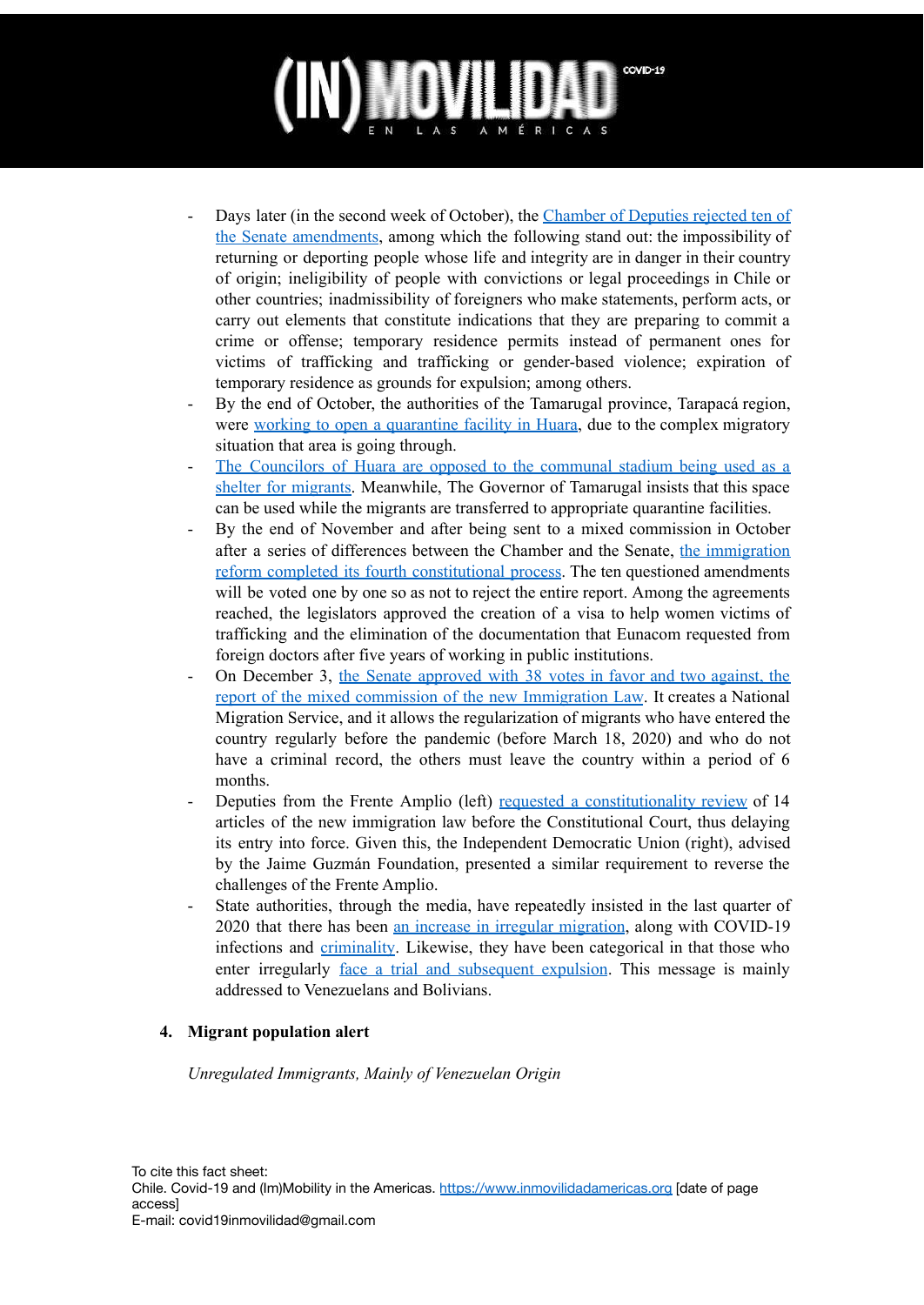- Families cross the border into Chile using a [dangerous](https://www.t13.cl/videos/reportajes-t13/nacional/video-reportajes-t13-ruta-del-desierto-05-10-2020) route that takes them through the [highlands](https://www.t13.cl/videos/reportajes-t13/nacional/video-reportajes-t13-ruta-del-desierto-05-10-2020) and the desert in the Tarapacá region in search of better living conditions. Many are paying [coyotes](https://timeline.cl/2020/12/alcalde-de-tocopilla-y-sjm-advierten-que-coyotes-cobran-a-venezolanos-para-ingresarlos-a-chile/?fbclid=IwAR02EzmhwQL83Njx5n5pGWrAfrnZc2KvvuuSjOFUMLJgLwwBayciskwGj6U).
- A 45-year-old Venezuelan woman died while trying to cross the [Chilean](https://www.24horas.cl/regiones/tarapaca/migrante-venezolana-muere-tras-intentar-cruzar-frontera-chilena-en-colchane-4515252) border near Colchane. Javier García, mayor of Colchane, criticized public policies on migration.
- On the border with Peru there remain [antipersonnel](https://www.latercera.com/la-tercera-pm/noticia/trafico-de-migrantes-sube-53-y-91-de-extranjeros-que-usa-este-servicio-tiene-educacion-media-y-superior-completa/ODMSFEIDNRCYDAYUFDI7UE3H2U/) mines, a remnant of Pinochet's security policies, which represent an additional danger for irregular migrants, according to the regional prosecutor of Arica and Parinacota.
- Unregulated migrants roam and sleep in the open in the streets of the cities of Huara and Tocopilla, on the northern border.
- [Quarantine](https://docs.google.com/spreadsheets/d/1fWgz3m2OzoC9DQUZ0mhBkpFlVhVYzL3IN1dzKtj_lyU/edit#gid=1117415) facilities in the north of the country are at maximum capacity due to the high influx of migrants through the non-authorized border crossings in the area. The Regional Health Minister of Tarapacá, Manuel Fernández, indicated that 78% of the available beds are used by irregular migrants who have arrived in the country.
- Due to the closure of borders, the [Prosecutor's](https://www.latercera.com/la-tercera-pm/noticia/trafico-de-migrantes-sube-53-y-91-de-extranjeros-que-usa-este-servicio-tiene-educacion-media-y-superior-completa/ODMSFEIDNRCYDAYUFDI7UE3H2U/) Office detected a 53% increase in migrant [smuggling](https://www.latercera.com/la-tercera-pm/noticia/trafico-de-migrantes-sube-53-y-91-de-extranjeros-que-usa-este-servicio-tiene-educacion-media-y-superior-completa/ODMSFEIDNRCYDAYUFDI7UE3H2U/). In 2019, 46 people were charged with this crime; While, between January and August 2020, there were 182, 94% are of Venezuelan nationality.
- Regarding ["clandestine"](https://www.elmostrador.cl/dia/2020/10/02/jefes-de-defensa-del-norte-del-pais-alertan-de-dificultades-en-el-control-por-ingreso-de-migrantes/) entries, in 2019, 1,783 people entered through unauthorized passages; while, between January and September 2020, there were 1,241, of which 56% are Venezuelan nationals; 10% are Dominicans, 9% Colombians, and 22% Bolivians, Cubans, Peruvians, and Haitians.
- Several people of Venezuelan origin have been charged with migrant [smuggling.](https://www.publimetro.cl/cl/noticias/2020/10/04/tres-imputados-trafico-migrantes-prision-preventiva.html) One facilitated entry for a [Venezuelan](https://www.eldesconcierto.cl/nacional/2020/11/28/formalizan-a-imputado-por-trafico-de-migrantes-con-discapacidad-auditiva.html) couple with a hearing impairment, charging each of them 200 USD.
- Venezuelan migrants are being criminalized by the State and by the civilian population (see case of anti-migrant cacerolazo in Iquique). Likewise, human rights organizations that seek to provide support in the face of the migration crisis at the border were criminalized, the [Comptroller's](https://www.biobiochile.cl/noticias/nacional/chile/2020/10/14/contraloria-abre-proceso-disciplinario-contra-indh-por-fallido-ingreso-de-migrantes-como-refugiados.shtml) Office opened a disciplinary process against NHRIs for the failed entry of [Venezuelan](https://www.biobiochile.cl/noticias/nacional/chile/2020/10/14/contraloria-abre-proceso-disciplinario-contra-indh-por-fallido-ingreso-de-migrantes-como-refugiados.shtml) migrants in very precarious conditions as refugees from Pisiga-Bolivia.
- Toward the end of October, more than 300 migrants arrived at the Plaza de Huara, waiting to be [transferred](https://www.youtube.com/watch?v=FkRedRt-DIE) to quarantine facilities in Iquique. The health minister Manuel Fernández maintains that the migrant population is mainly Venezuelan.
- Toward the end of October, according to figures from the Regional Minister, around 1,700 migrants are in isolation, of these 1,400 are in transitory sanitary periods and about 300 in quarantine residences. Venezuelans voluntarily surrender to the immigration authorities in order to receive shelter, food and medical attention during the mandatory quarantine that the government requires, then they continue to travel to main cities such as [Santiago](https://www.meganoticias.cl/nacional/318196-migracion-ilegal-venezolanos-iquique-santiago-emx01.html?fbclid=IwAR2qbUXCW1FRLiqqJdlu9NLE0DstY5Asae4o_fZEJPL4NkVR8qcvAbsExHE).
- In the month of December, Venezuelan migrants in Puerto Montt have resorted to [asking](https://www.biobiochile.cl/noticias/nacional/region-de-los-lagos/2020/12/16/en-la-calle-sin-papeles-y-a-pasos-de-la-expulsion-la-realidad-de-muchos-migrantes-en-puerto-montt.shtml?fbclid=IwAR2qbUXCW1FRLiqqJdlu9NLE0DstY5Asae4o_fZEJPL4NkVR8qcvAbsExHE) for help in the streets. Authorities insist they will be expelled.

### *Irregular migrants; Bolivians, Peruvians, Haitians, Cubans*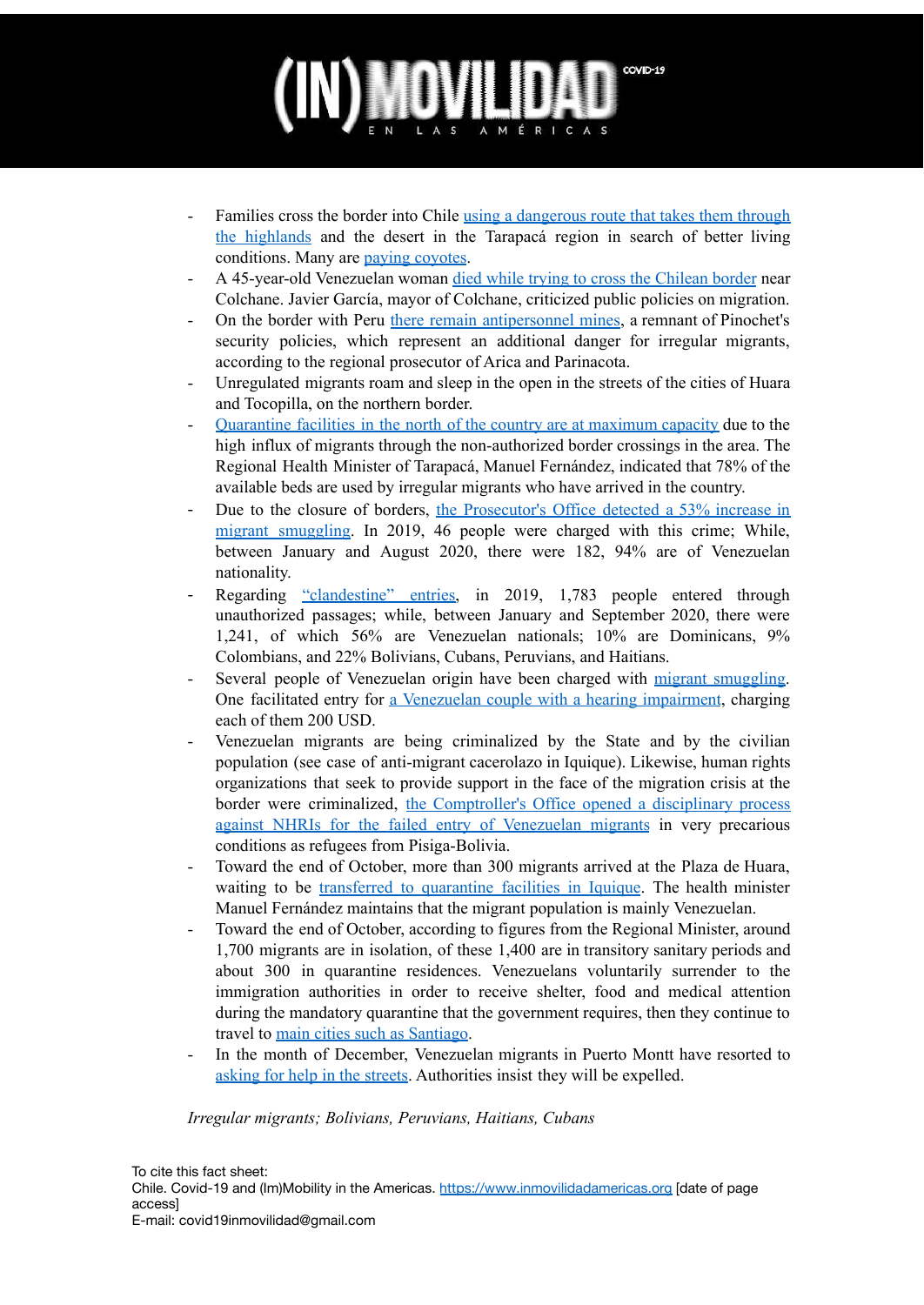- Along with Venezuelan migrants, in November the irregular entry of a significant number of Bolivians has been registered. In response, the Chilean government sends a warning message, arguing that this act means facing trial and subsequent expulsion.
- Cubans stranded in Chile denounced [mistreatment](https://www.cibercuba.com/noticias/2020-10-25-u207959-e207959-s27061-cubanos-varados-chile-hablan-maltratos-expulsiones) and expulsions in a migrant shelter in the city of Santiago, in addition to the facility's poor conditions.

#### *Deportations and Returns*

- Chile expelled 56 [foreigners](https://www.t13.cl/noticia/nacional/gobierno-expulsa-56-personas-condicion-migratoria-irregular-14-10-2020) from Colombia, Ecuador and the Dominican Republic with irregular immigration status. Most of the people who were part of the operation had been convicted of crimes such as drug trafficking. The authorities have formalized the expulsion of 1,122 people between January and mid-October 2020.
- At the beginning of December, the Interior Minister, Rodrigo Delgado, reported that 143 foreigners were expelled from the country for committing crimes, adding that they will contract 15 charter flights for future expulsions.

### *Girls, Boys, and Adolescent Migrants*

- Data from a study carried out by the Pontifical Catholic University with the Colunga Foundation, World Vision, and Unicef, show that the number of children and adolescents has increased greatly in recent years. Children arrive from Bolivia, Peru, Argentina but also from Ecuador, Venezuela, the Dominican Republic and Haiti. Their school enrollment has complications, especially for Haitians because of the language. 21.3% do not have access to health, compared to 1% of national children and adolescents, which makes them even more vulnerable in the midst of the pandemic. Haitian and Bolivian children state that they are repeatedly abused or discriminated against when seeking services.
- Authorities and migrant organizations express concern about [children](http://www.diarioeldia.cl/region/preocupa-vulneracion-menores-migrantes-en-conurbacion) and [adolescents](http://www.diarioeldia.cl/region/preocupa-vulneracion-menores-migrantes-en-conurbacion) who ask for money on the streets and routes of La Serena and Coquimbo.

### **5. Social responses**

- *- Migrant Resistance*
	- o Despite the reinforcement of borders and the insistent state discourse of expulsion of irregular migrants, Venezuelan migrants, and also Bolivians, they continue to arrive in the country by irregular means. Many arrive on foot.
	- o In October, in flag waiving [demonstration](https://www.biobiochile.cl/noticias/nacional/chile/2020/10/12/extranjeros-en-chile-acusan-abandono-durante-crisis-y-piden-ayuda-para-que-500-mil-se-regularicen.shtml) in the Plaza de Armas in [Santiago,](https://www.biobiochile.cl/noticias/nacional/chile/2020/10/12/extranjeros-en-chile-acusan-abandono-durante-crisis-y-piden-ayuda-para-que-500-mil-se-regularicen.shtml) a dozen people of different nationalities gathered to denounce the complete neglect in which they have been since the beginning of the health crisis.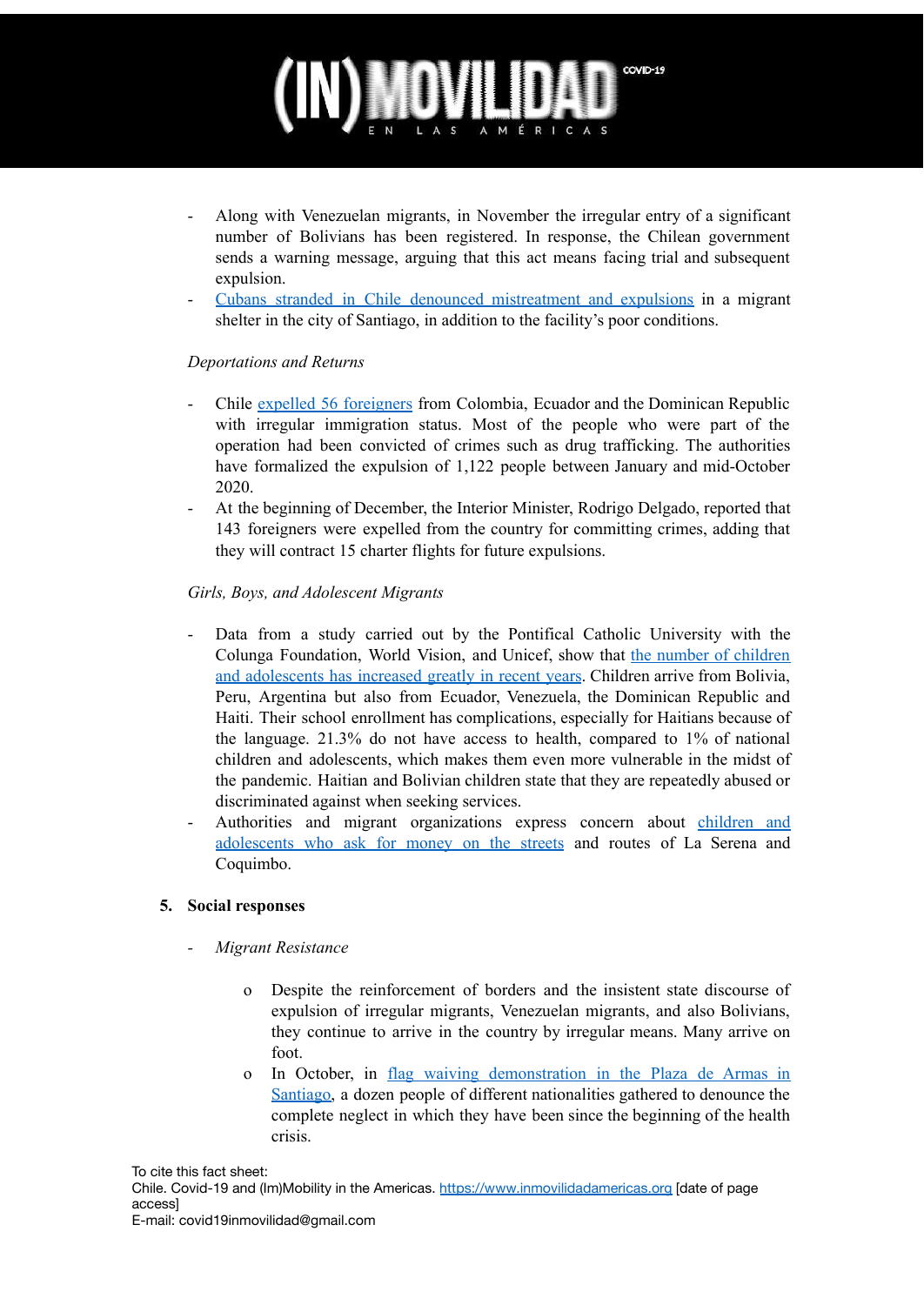#### *- Solidarity Networks*

- o Given the insistence of the government to associate the COVID-19 figures and the increase in irregular entry from the northern border, the migrant leader of the Open Assembly of Migrants and Pro Migrants of Tarapacá - AMPRO, calls the [association](https://radio.uchile.cl/2020/10/02/dirigenta-migrante-en-iquique-tenemos-un-solo-hospital-regional-no-es-nuestra-culpa/?fbclid=IwAR0V_EpI7iCYFj7k-Tcnl2LdFgrjxKLIpSnJC4mE3_CiNXOg7dlADJU4CbM) between migration and contagion ["unscrupulous,"](https://radio.uchile.cl/2020/10/02/dirigenta-migrante-en-iquique-tenemos-un-solo-hospital-regional-no-es-nuestra-culpa/?fbclid=IwAR0V_EpI7iCYFj7k-Tcnl2LdFgrjxKLIpSnJC4mE3_CiNXOg7dlADJU4CbM) and considers it a political strategy to distract citizens from crucial issues such as immigration policy. She indicated that the migrant community is not responsible for long-neglected health policies in the area.
- o Jesuit Migrant Service SJM created a network in [northern](https://timeline.cl/2020/12/alcalde-de-tocopilla-y-sjm-advierten-que-coyotes-cobran-a-venezolanos-para-ingresarlos-a-chile/?fbclid=IwAR02EzmhwQL83Njx5n5pGWrAfrnZc2KvvuuSjOFUMLJgLwwBayciskwGj6U) areas of the [country](https://timeline.cl/2020/12/alcalde-de-tocopilla-y-sjm-advierten-que-coyotes-cobran-a-venezolanos-para-ingresarlos-a-chile/?fbclid=IwAR02EzmhwQL83Njx5n5pGWrAfrnZc2KvvuuSjOFUMLJgLwwBayciskwGj6U) to deliver humanitarian aid.
- o Faced with declarations of expulsion of migrants accused of crimes committed, the Minister of the Interior, the board of the Jesuit Migrant Service, [expressed](https://www.elmostrador.cl/noticias/pais/2020/12/04/el-reality-show-del-gobierno-servicio-jesuita-a-migrantes-y-chile-21-critican-el-mediatico-punto-de-prensa-de-interior-para-expulsar-extranjeros/?fbclid=IwAR1E1dvMnRVA-jJjLyQXhA26RCfkCX281nDtraVEcS85tNR8rCiueVCCr2s) its concern at what is sees as prejudice in comments from the Executive that transmit a message associating migration with criminality.
- o The National Coordinator of Immigrants in Chile emphasized that the resident foreign population has not been able to access any state aid, due to the difficulties in regularizing their visas.
- o Ante el proyecto de ley, distintas [organizaciones](https://www.elmostrador.cl/noticias/pais/2020/10/18/inmigrantes-en-chile-piden-igualdad-de-derechos-para-votar-en-el-plebiscito/) de migrantes se [pronuncian](https://www.elmostrador.cl/noticias/pais/2020/10/18/inmigrantes-en-chile-piden-igualdad-de-derechos-para-votar-en-el-plebiscito/). Cuestionan además el hecho de no poder ser parte del proceso constituyente del 25 de octubre.
- o As the possible immigration bill proceeds, different migrant [organizations](https://www.elmostrador.cl/noticias/pais/2020/10/18/inmigrantes-en-chile-piden-igualdad-de-derechos-para-votar-en-el-plebiscito/) [speak](https://www.elmostrador.cl/noticias/pais/2020/10/18/inmigrantes-en-chile-piden-igualdad-de-derechos-para-votar-en-el-plebiscito/) out. They also question why they were not able to be part of the constitutional process of October 25th.
- o During the second week of November, various organizations that make up the Coordination Table for Refugees in Chile arrived at the [Palacio](https://radio.uchile.cl/2020/11/09/carta-para-delgado-refugiados-en-chile-denuncian-vulneraciones-a-sus-derechos-por-parte-de-extranjeria-y-piden-investigacion/) de La Moneda to deliver a letter to the [Minister](https://radio.uchile.cl/2020/11/09/carta-para-delgado-refugiados-en-chile-denuncian-vulneraciones-a-sus-derechos-por-parte-de-extranjeria-y-piden-investigacion/) of the Interior, Rodrigo Delgado, in which they denounced a series of rights violations of refugees and asylum seekers.
- o Already in the month of December and before the approval of the new immigration law, the National Coordinator of Immigrants and the Migrant Action Movement expressed their concern that said law ["reinforces](https://radio.uchile.cl/2020/12/04/es-una-ley-nefasta-organizaciones-y-comunidades-migrantes-rechazan-aprobacion-de-ley-de-migraciones/) the [inequalities](https://radio.uchile.cl/2020/12/04/es-una-ley-nefasta-organizaciones-y-comunidades-migrantes-rechazan-aprobacion-de-ley-de-migraciones/) that immigrants and refugees experience in Chile."
- o Social organizations and opposition parliamentarians [presented](https://radio.uchile.cl/2020/12/15/ley-de-migraciones-organizaciones-y-parlamentarios-acuden-al-tc-por-vulneraciones-de-derechos/) a request to the [Constitutional](https://radio.uchile.cl/2020/12/15/ley-de-migraciones-organizaciones-y-parlamentarios-acuden-al-tc-por-vulneraciones-de-derechos/) Court for the Migration and Foreigners Law. They accuse that several articles of the law violate fundamental rights and discriminate against migrants.
- o In two different media outlets, interviews were published with the Anti-Drug Chief of the Investigative Police (PDI), Harold Mackay, and the director of the same police agency, Héctor Espinosa, in which they linked migration to drug trafficking. In this regard, representatives of the [National](https://www.eldesconcierto.cl/nacional/2020/12/24/manifestaciones-xenofobicas-migrantes-repudian-declaraciones-de-la-pdi-que-les-vinculan-al-narcotrafico.html) [Coordinator](https://www.eldesconcierto.cl/nacional/2020/12/24/manifestaciones-xenofobicas-migrantes-repudian-declaraciones-de-la-pdi-que-les-vinculan-al-narcotrafico.html) of Immigrants and the Migrant Action Movement (MAM),